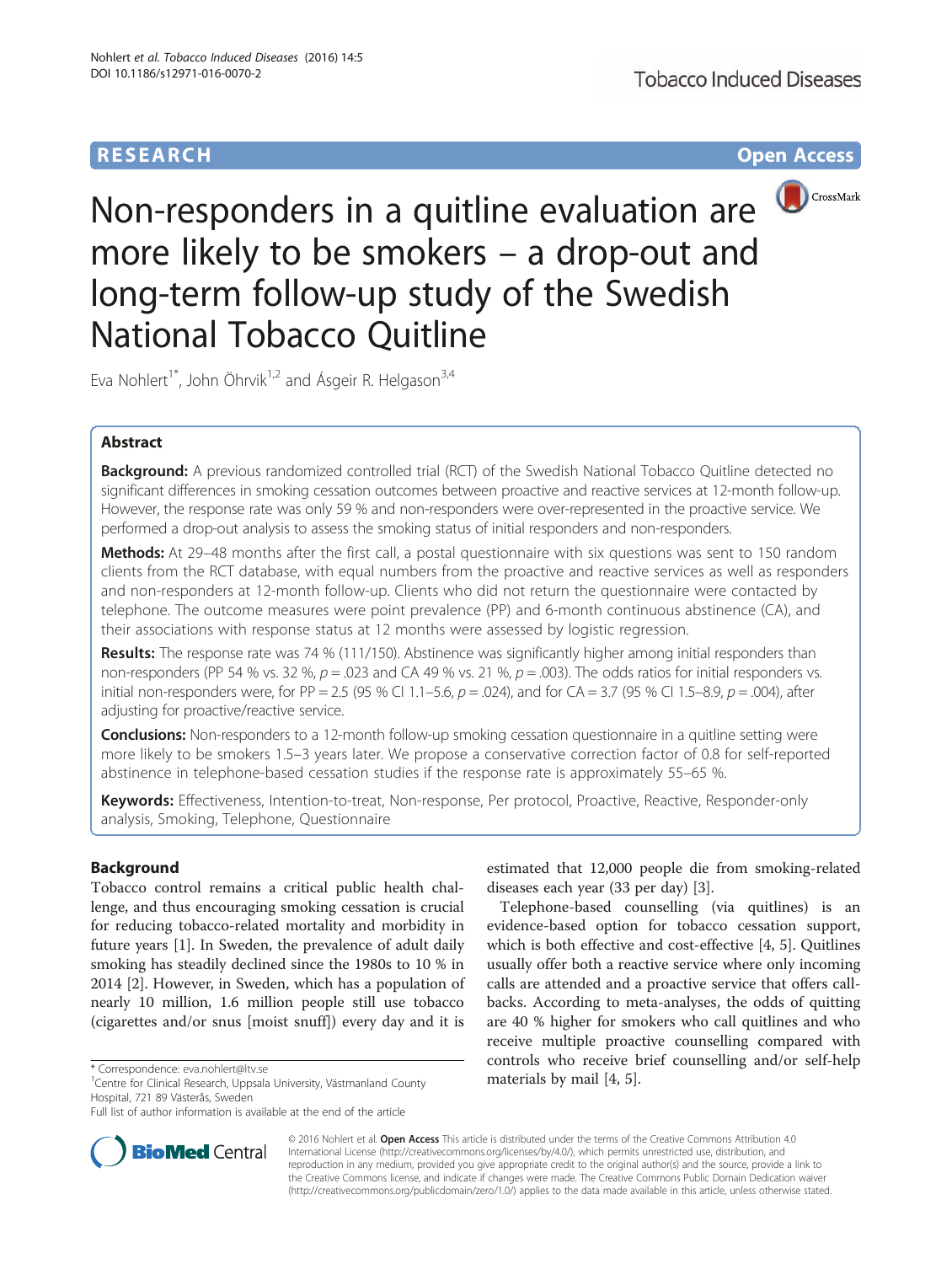Postal questionnaires are commonly used to measure the effectiveness of quitlines. In Nordic countries, the response rates to questionnaires have generally decreased during recent decades, which might affect the trustworthiness of studies employed to evaluate effectiveness [[6\]](#page--1-0). The North American Quitline Consortium (NAQC), an organization that provides leadership in promoting evidence-based quitline services for the United States and Canada, recommend 50 % as a minimum survey response rate for studies reporting quit rates [\[7](#page--1-0)]. In 2013, six out of 36 quitlines in the USA and Canada achieved the recommended 50 % response rate, with rates between 13 and 59 % and an average of 41 % [[8\]](#page--1-0).

In Sweden, ever since it was found that smokers are over-represented among non-responders to populationbased questionnaire assessments of living conditions [\[9](#page--1-0)], the usual practice has been to treat non-responders as smokers in intention-to treat (ITT) analyses. This conservative approach will not overestimate the treatment effect but it may yield underestimates because not all non-responders are likely to be smokers. Indeed, a previous drop-out study of the Swedish National Tobacco Quitline (SNTQ) concluded that treating nonresponders at 12-month follow-up as smokers might significantly underestimate the true effect of cessation treatment [[10\]](#page--1-0).

The SNTQ is a free service that operates nationwide, which is partly financed by the Stockholm County Council Health Service but the Swedish Government is the main financing body. The SNTQ started in 1998 with a reactive service. In 1999, a proactive service was introduced and clients could choose between a reactive or proactive service. Previous studies have reported a ca 30 % point prevalence abstinence (responders only) at 12-month follow-up, with a cost per life-year saved of about 400 USD [[11](#page--1-0), [12\]](#page--1-0), and the proactive service was considered to be marginally more effective than the reactive service for women but not for men [\[11](#page--1-0)]. However, these results are based on non-randomized studies where the clients could choose the service that they wanted.

To facilitate a better comparison of the effectiveness of the higher-intensity proactive service and that of the lower-intensity reactive service, a randomized controlled trial was performed during 2009–2010, in the sequel called the RCT-study [[13\]](#page--1-0). No statistically significant differences in smoking cessation outcomes were detected at the 12-month follow-up between the proactive and reactive services, in terms of point prevalence or continuous abstinence, or ITT or responder-only analyses.

However, there were some differences in the baseline characteristics of the responders and non-responders to the 12-month follow-up [[13\]](#page--1-0). In particular, it was interesting that although there were no differences between

the proactive and reactive services in terms of data collection and recruitment, the clients who received the proactive service were significantly less likely to respond to the 12-month follow-up questionnaire [[13\]](#page--1-0).

Overall, the proportion of responders to the 12-month follow-up postal questionnaires sent by the SNTQ has decreased over time from about 70 % in 1999 to 60 % at the time of the present study [[11](#page--1-0), [13](#page--1-0), [14](#page--1-0)]. This decline in the response rate suggests the need for a new nonresponder analysis to assess the possible effects on the proportion of clients who are still smokers among the non-responders. In addition, as non-responders were over-represented in the proactive service [[13\]](#page--1-0), a comparison between the different services is required.

The present study was the second non-responder/ drop-out analysis to be conducted at the SNTQ. The main hypothesis tested in this study is that nonresponders to the 12-month follow-up are more likely to be smokers at the time of the non-response analysis compared with responders to the 12-month follow-up questionnaire. We also assessed whether the two different treatment services (proactive and reactive) yielded different proportions of present-smokers among the non-responders.

# **Methods**

# Standard SNTQ process

The SNTQ and the counselling process have been described previously [\[11](#page--1-0), [13\]](#page--1-0), but we provide a brief description of the standard SNTQ process.

All calls to the SNTQ are registered in a computerized database. When a tobacco user calls to discuss his/her personal tobacco behaviour, the counsellor asks whether the client would like to sign up for cessation support. If the client gives verbal consent, their preference for callback (proactive service) or no call-back (reactive service) is recorded, and a registration form, which includes the baseline questionnaire, is mailed to them. The return of the baseline questionnaire is regarded as informed consent and the client is included in a study base to assess effectiveness. Twelve months after the first call, a follow-up questionnaire is sent by mail to the client. Non-responders to the baseline or follow-up questionnaire receive up to two reminders, one by mail, and one by telephone.

### The RCT study

The initial RCT study was performed as part of the normal operation at the SNTQ, where the only difference was that callers were not offered a choice of callbacks or no callbacks. Instead, only those who called on even dates were offered callbacks, i.e., the proactive service, and those who called on odd dates were informed that they could call back themselves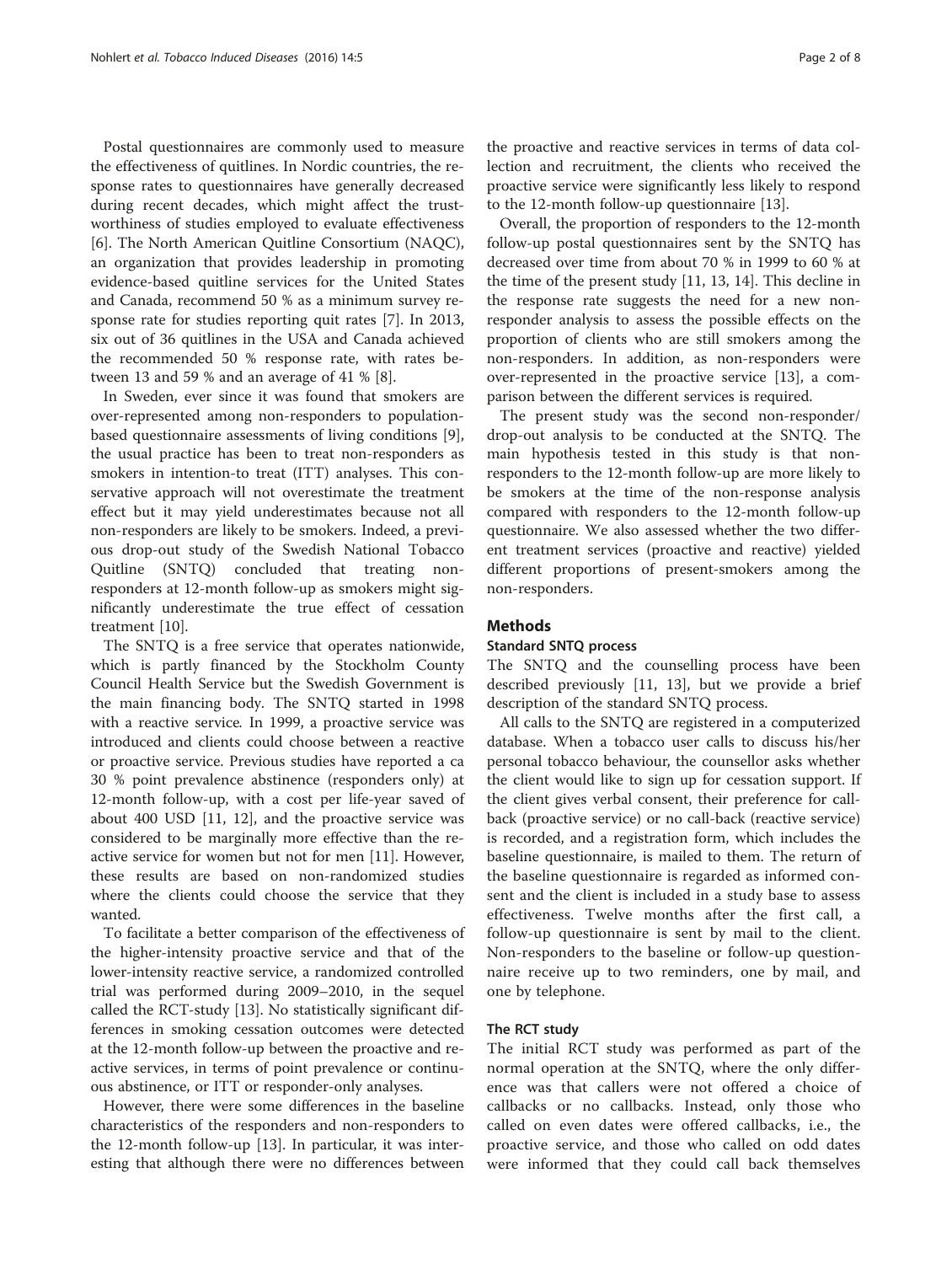whenever they liked, i.e., the reactive service. The study base comprised the 586 clients who returned the baseline questionnaire during the recruitment period: 303 from the proactive service group and 283 from the reactive service group (Fig. [1](#page-3-0)) [\[13](#page--1-0)].

### The drop-out study

The drop-out study was performed between 2 years 5 months and 4 years (29–48 months) after the client's first call, and thus it may be defined as both a drop-out study and a long-term follow-up of the SNTQ results. A questionnaire was compiled with six questions, all of which had been validated and used previously in the baseline and 12-month follow-up questionnaires in the initial RCT study [\[13\]](#page--1-0). The questions included smoking habits, use of snus and pharmaceuticals (nicotine replacement therapy (NRT), Champix® and Zyban®), and intention to quit (if still smoking). The questionnaire was pre-tested by six clients.

A random sample of 60 % of the clients in the RCT database was drawn from each of the four categories; proactive 12-month responders, proactive 12-month non-responders, reactive 12-month responders, and reactive 12-month non-responders. The national population register was then checked for deaths and emigration details. Since the clients were drawn randomly their order is random and thus we drew the clients consecutively from each of the four categories. The target was to get around 40 from each category. This was based on previous power calculations where we assumed at least 20 % difference between the groups.

The questionnaires were posted to the clients with a cover letter and the clients were asked to return the answered questionnaire in an enclosed stamped envelope. Those who did not return the questionnaire were contacted by telephone and they could choose whether to return the questionnaire or to answer the questions during a structured telephone interview. The six clients from the pre-test (two in the proactive group and four in the reactive group, where all six were initial responders) were also included because no changes to the questionnaire were required after the pre-test. The flow chart of the study is presented in Fig. [1](#page-3-0).

### Abstinence questions and outcomes

Abstinence was assessed by two questions: 1) "Have you smoked (one or more deep drags) during the past 7 days?" with response alternatives of "no, not at all", "yes, but not daily", and "yes daily"; and 2) "When did you take your last puff?" with response alternatives of "0–7 days ago", "more than 7 days but less than 6 months ago", "6–12 months ago", and "more than 12 months ago". The outcome measures were point prevalence abstinence (not a puff in the past 7 days) and 6-month

continuous abstinence (not a puff in the past 6 months) at the 12-month follow-up.

The study was approved by the Ethical Committee at the Karolinska Institutet (Dnr 00-367).

### Data analysis

SPSS (version 22) was used to conduct all of the statistical analyses and significance differences were accepted at  $p < .05$  (two-sided). In the comparisons of responders and non-responders, the Mann-Whitney  $U$ -test was used for age and the Chi-Square test was used for categorical variables, although Fisher's exact test was applied for the use of snus. The association between outcome and response status at 12 months after adjusting for treatment was assessed by logistic regression. McNemar's test was used to compare the outcomes (point prevalence and 6-month continuous abstinence) in those who responded to both the 12-month follow-up in the RCT study and to the drop-out study.

# Results

The response rate was 74 % (111/150). Sixty-two clients returned the questionnaires without reminders and 49 responded to the questionnaire after a telephone reminder. Significantly more initial responders than initial non-responders in the proactive service replied to the drop-out study (87 vs. 63 %,  $p = .015$ ). The difference was similar for the reactive service but it did not reach significance (80 vs. 63 %,  $p = .087$ ). The response pattern in the drop-out study is presented in Table [1](#page-4-0).

Almost half (45 %) of those who responded to the drop-out study were smoke-free 29–48 months after their first call. Abstinence was significantly higher among responders than among non-responders to the 12-month follow-up in the original RCT study. Point prevalence was 54 % among initial responders and 32 % among initial non-responders ( $p = .023$ ), and 6-month continuous abstinence was 49 % among initial responders and 21 % among initial non-responders ( $p = .003$ ). There were no differences in pharmaceutical or snus use between the groups. Intention to quit among those still smoking was equal in both groups (Table [2](#page-4-0)).

According to the regression analysis, responders to the initial 12-month follow-up were more than twice as likely to be point prevalence abstinent compared with non-responders (odds ratio (OR) 2.5, 95 % confidence interval (CI) 1.1–5.6,  $p = .024$ ) when adjusted for proactive/reactive service. The adjusted odds ratio was even higher for 6-month continuous abstinence (OR 3.7, 95 % CI 1.5–8.9,  $p = .004$ ) (Table [3](#page-5-0)).

Fully 70 % of those who were smoke-free at the initial 12 month follow-up were still smoke-free after 29–48 months. In addition, approximately one third of those who were smoking at 12-month follow-up reported to be smoke-free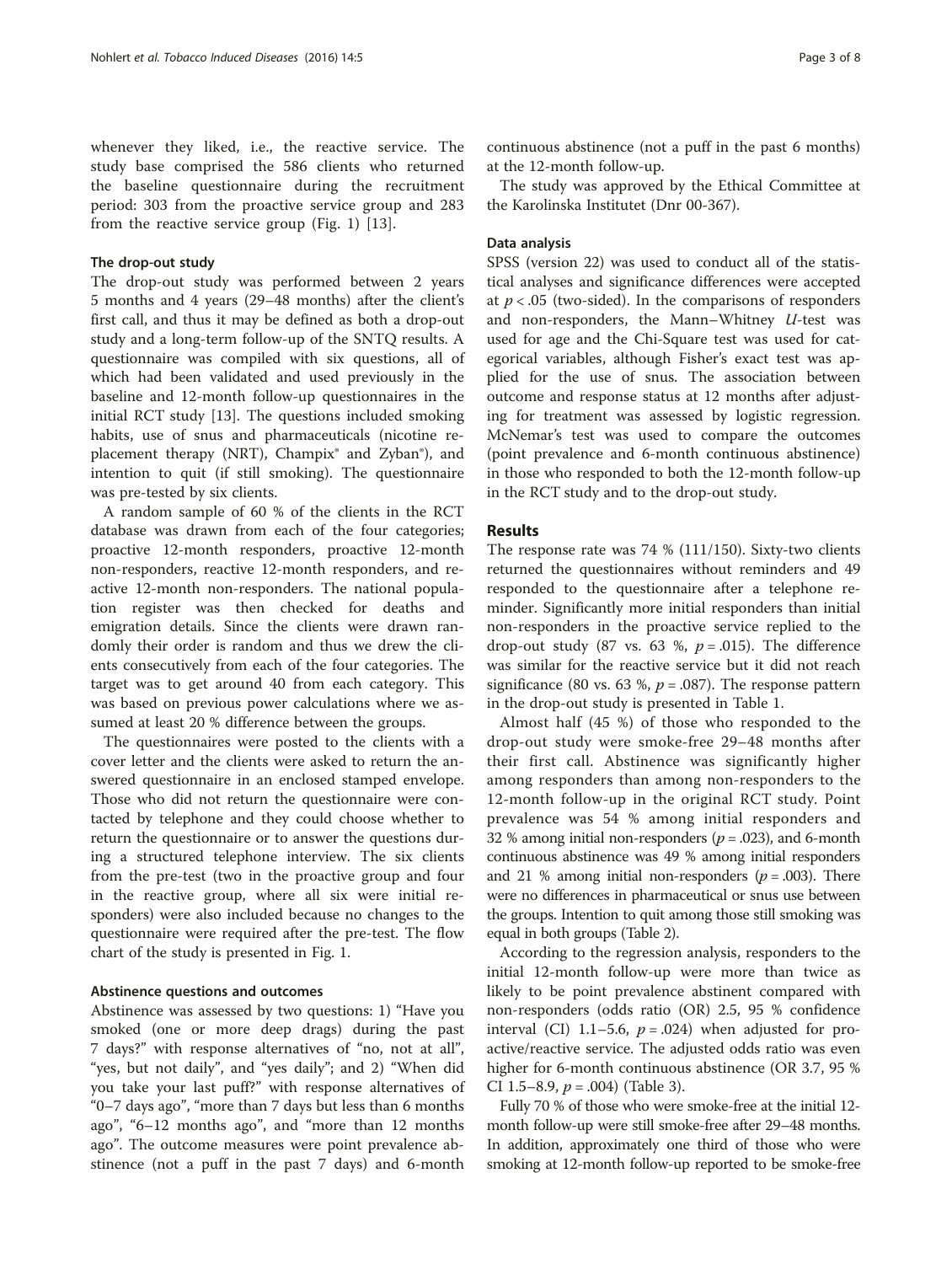2010. The drop-out study was performed in February to March 2013

<span id="page-3-0"></span>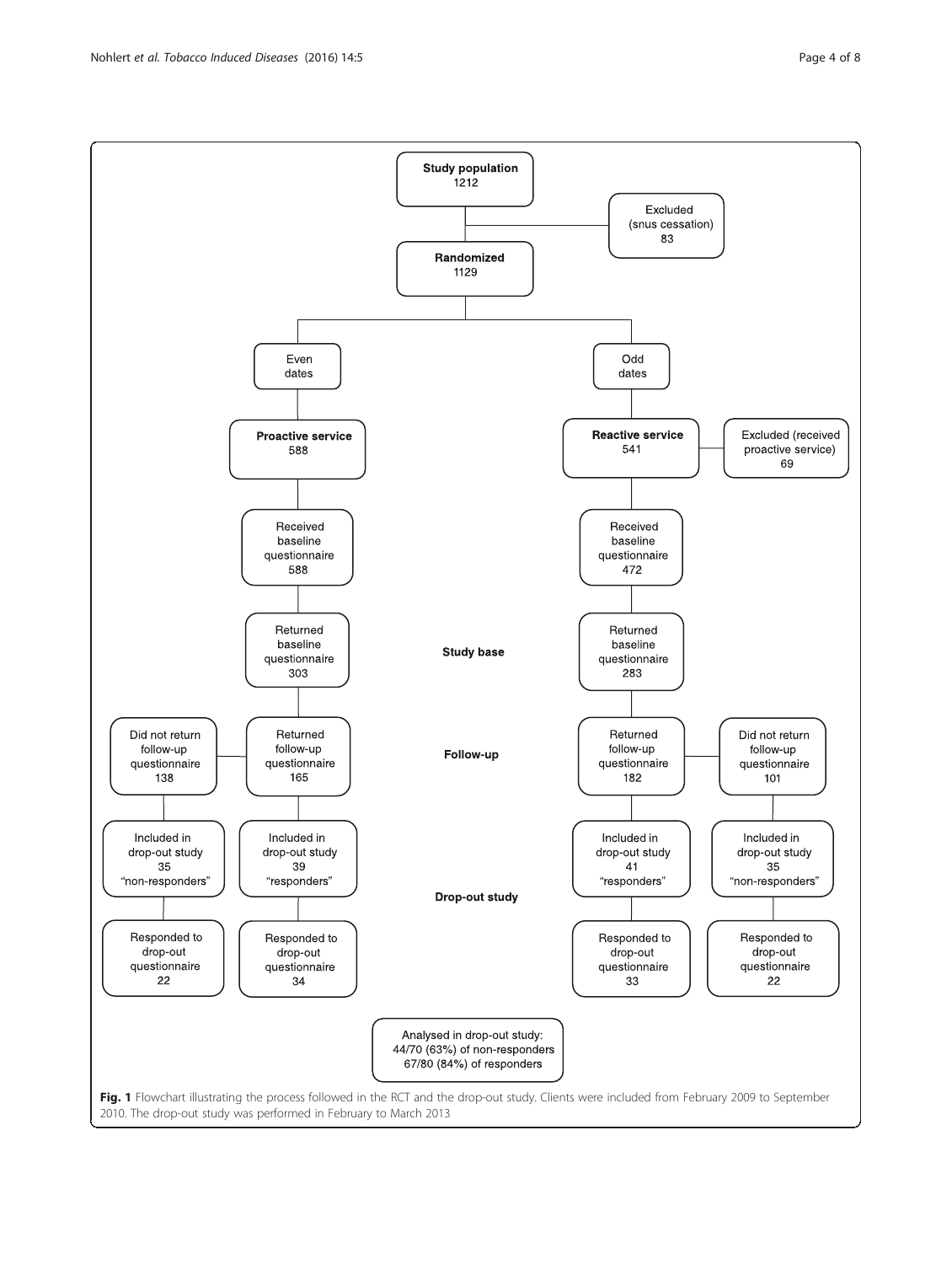<span id="page-4-0"></span>Table 1 Response patterns in the drop-out study

| Page 5 | -C |
|--------|----|
|        |    |

| % (n/N)                                                         | Total                         |                                   | Proactive |                               | Reactive                          |            |                               |                                   |      |
|-----------------------------------------------------------------|-------------------------------|-----------------------------------|-----------|-------------------------------|-----------------------------------|------------|-------------------------------|-----------------------------------|------|
|                                                                 | Resp <sup>a</sup><br>$n = 80$ | Non-resp <sup>b</sup><br>$n = 70$ |           | Resp <sup>a</sup><br>$n = 39$ | Non-resp <sup>b</sup><br>$n = 35$ | $D^{\sim}$ | Resp <sup>a</sup><br>$n = 41$ | Non-resp <sup>p</sup><br>$n = 35$ |      |
| Total number of replies to the drop-out study                   | 84 (67/80)                    | 63 (44/70)                        | .004      | 87 (34/39)                    | 63 (22/35)                        | .015       | 80 (33/41)                    | 63 (22/35)                        | .087 |
| - replies without telephone reminder                            | 64 (43/67)                    | 43 (19/44)                        | .029      | 59 (20/34)                    | 45 (10/22)                        | .327       | 70 (23/33)                    | 41(9/22)                          | .034 |
| - replies after telephone reminder                              | 36 (24/67)                    | 57 (25/44)                        |           | 41 (14/34)                    | 55 (12/22)                        |            | 30 (10/33)                    | 59 (13/22)                        |      |
| Proportion of those who got a telephone<br>reminder who replied | 69 (24/35)                    | 53 (25/47)                        | 160       | 74 (14/19)                    | 52 (12/23)                        | .153       | 63(10/16)                     | 54 (13/24)                        | .601 |

<sup>a</sup>Resp: responders (both baseline and 12 months)

<sup>b</sup>Non-resp: non-responders (baseline but not 12 months)

c Differences between responders and non-responders were tested with the chi-square test

in the present study (Table [4](#page-5-0)). The pattern was almost the same for the proactive and reactive services. The abstinence at the 12-month follow-up in the original RCT study and a comparison of the baseline characteristics among responders and non-responders to the 12-month follow-up is previously reported [\[13](#page--1-0)].

The observed power in the present study was 78 % for point prevalence abstinence and 96 % for 6-month continuous abstinence ( $\alpha$  = 5 %) (Table 2).

# Discussion

A clear response bias was detected in the present dropout study, where the initial responders were significantly

more likely to be smoke-free than the initial nonresponders, a difference of approximately 20 %. However, almost one third of the initial non-responders who participated in the present study reported to be smokefree at the time of the drop-out assessment (Table 2).

A responder at the 12-month follow-up was 2.5 (in terms of point prevalence) and 3.7 (in terms of 6-month continuous abstinence) times more likely to be abstinent than a non-responder in the drop-out study, after adjusting for proactive/reactive service (Table [3](#page-5-0)).

The stability of the long-term abstinence rate was notable in this long-term follow-up. Among responders at the 12-month follow-up in the original RCT study, 47 %

Table 2 Abstinence and other pertinent results obtained from the drop-out study

| % (n/N)                                                   | Total       | Responders (both baseline<br>and 12 months) | Non-responders (baseline<br>but not 12 months) | $p$ -value |
|-----------------------------------------------------------|-------------|---------------------------------------------|------------------------------------------------|------------|
| Point prevalence                                          | 45 (50/111) | 54 (36/67)                                  | 32 (14/44)                                     | .023       |
| - in proactive service                                    | 41 (23/56)  | 50 (17/34)                                  | 27(6/22)                                       | .091       |
| - in reactive service                                     | 49 (27/55)  | 58 (19/33)                                  | 36(8/22)                                       | .123       |
| 6-month continuous abstinence                             | 38 (42/110) | 49 (33/67)                                  | 21(9/43)                                       | .003       |
| - in proactive service                                    | 34 (19/56)  | 44 (15/34)                                  | 18 (4/22)                                      | .045       |
| - in reactive service                                     | 43 (23/54)  | 55 (18/33)                                  | 24(5/21)                                       | .026       |
| Women                                                     | 75 (83/111) | 72 (48/67)                                  | 79 (35/44)                                     | .348       |
| Age (median; $q_1-q_3$ )                                  | 50; 38-58   | $51; 41-59$                                 | 45; 34-55                                      | .044       |
| Pharmaceutical <sup>a</sup> use in the past 7 days        | 20 (22/110) | 21(14/67)                                   | 19 (8/43)                                      | .769       |
| Pharmaceutical <sup>a</sup> use since first call to SNTO: |             |                                             |                                                |            |
| $- no$                                                    | 41 (45/109) | 42 (28/66)                                  | 39 (17/43)                                     | .925       |
| - yes, $< 5$ weeks                                        | 19 (21/109) | 18 (12/66)                                  | 21(9/43)                                       |            |
| - yes, $\geq$ 5 weeks                                     | 39 (43/109) | 39 (26/66)                                  | 39 (17/43)                                     |            |
| Snus use in the past 7 days                               | 11 (12/109) | 12 (8/66)                                   | 9(4/43)                                        | .761       |
| Intention to quit (among still smokers):                  |             |                                             |                                                |            |
| - action + preparation                                    | 49 (30/61)  | 53 (17/32)                                  | 45 (13/29)                                     | .517       |
| - contempl. $+$ precont $b$                               | 51(31/61)   | 47 (15/32)                                  | 55 (16/29)                                     |            |

<sup>N</sup> = 150, response 111 (74 %). First call February 2 2009 to September 23 2010. Follow-up February to March 2013 (⇒2 years 5 months to 4 years) \*

Differences between responders and non-responders were tested with the chi-square test for all variables except age which was tested with the Mann–Whitney  $U$ -test and snus use which was tested with Fisher's exact test

NRT, Zyban®, Champix®

<sup>b</sup>Contempl.: contemplation. Precont.: precontemplation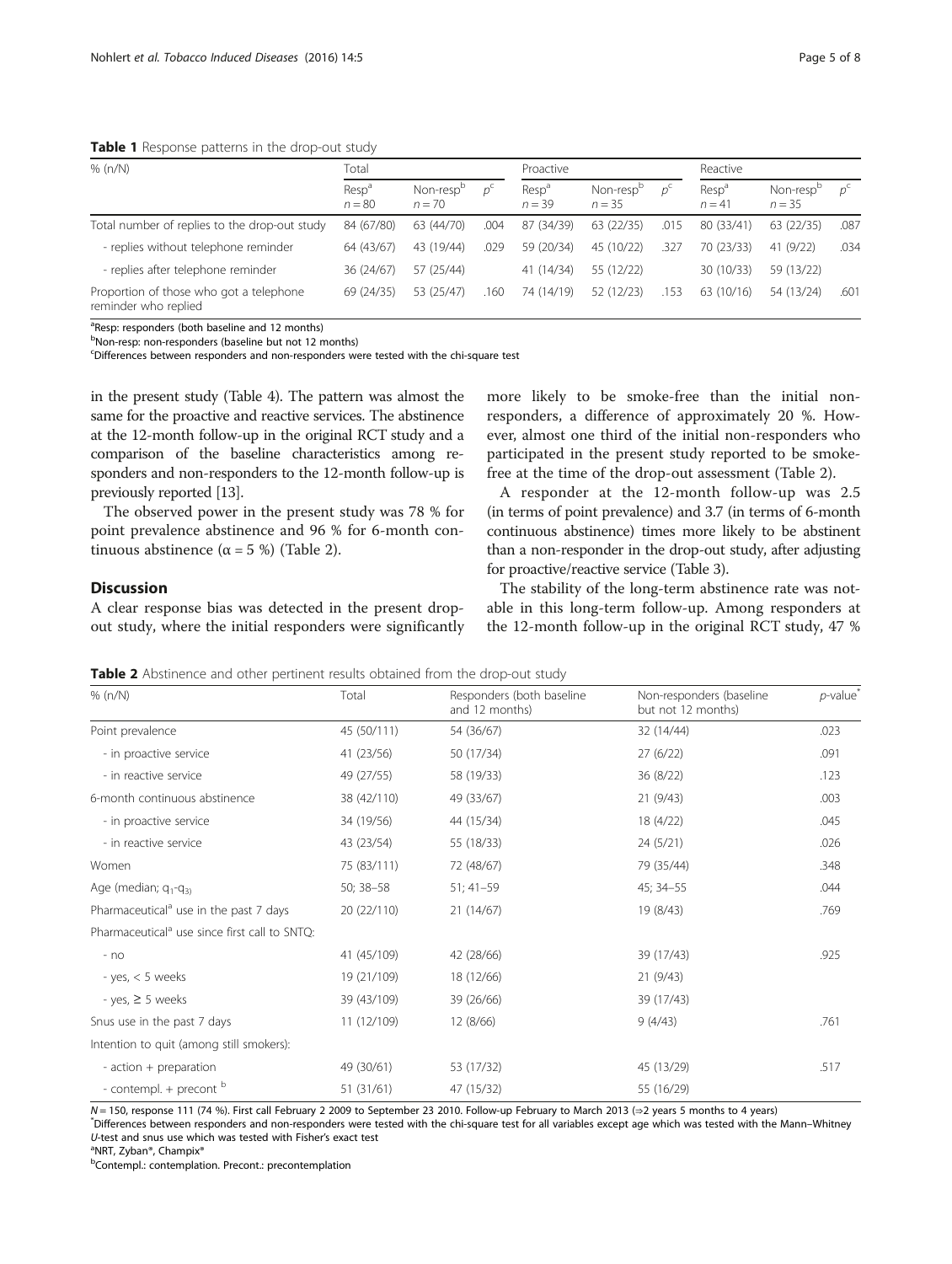|                                                                 | Point prevalence |                 | 6-month continuous abstinence |                 |  |
|-----------------------------------------------------------------|------------------|-----------------|-------------------------------|-----------------|--|
|                                                                 | OR (95 % CI)     | <i>p</i> -value | OR (95 % CI)                  | <i>p</i> -value |  |
| Proactive vs. reactive (ref) service                            | $0.7(0.3-1.5)$   | .396            | $0.7(0.3-1.5)$                | .351            |  |
| Responders vs. non-responders (ref)                             | $2.5(1.1-5.5)$   | .025            | $3.7(1.5-8.8)$                | .004            |  |
| Responders vs. non-responders (ref) after adjusting for service | $2.5(1.1-5.6)$   | .024            | $3.7(1.5-8.9)$                | .004            |  |

<span id="page-5-0"></span>Table 3 Logistic regression analysis of abstinence in the drop-out study (OR: odds ratio; CI: confidence interval)

were smoke-free [[13](#page--1-0)]. Among responders to the present drop-out study, 45 % were smoke-free at 29–48 months after their first call to the SNTQ (Table [2](#page-4-0)).

A previous drop-out study at the SNTQ found only a small difference (31 % vs. 28 %) in favour of the responders [[10\]](#page--1-0). The observed difference between the results of these two studies in terms of the reported quit rates at the time of drop-out analysis may be explained as follows. In the previous study, the initial response rate at 12-month was higher, i.e., 71 % compared with 59 % in the present study. In addition, the time between the 12-month follow-up and the drop-out analysis was considerably shorter in the previous study, i.e., 4 months compared with 29–48 months in the present study. Otherwise, the data collection methods were similar and the definition of the study base and the questions used to assess abstinence were the same in both studies.

As shown in Table 4, a large proportion of nonsmokers at 12 months remained abstinent (approximately seven out of ten), and one out of three smokers at 12 months reported that they were non-smokers in the current long-term follow-up. The stable long-term abstinence rate from 12-month follow-up until the dropout study agreed with our previous long-term (5–8 years) follow-up of smokers treated at dental clinics, where we detected a stable and somewhat increasing proportion of quitters after the initial 12-month follow-up (with 8 % for 5 years) [\[15\]](#page--1-0).

Among the initial responders to the 12-month followup, the abstinence rate was considerably higher at the drop-out assessment compared with that at the 12-month follow-up in the original RCT study (point prevalence 54 % vs. 47 %, 6-month continuous abstinence 49 % vs. 35 %) (Table [2](#page-4-0) and [\[13\]](#page--1-0)). This may be explained by positive selection; that the responders in both assessments were those who were most likely to be abstinent. An increase in proportion of abstinent smokers over time, as noted in previous long-term follow-ups [[15](#page--1-0)–[17\]](#page--1-0), may also partly explain the difference.

In ITT-analyses that treated all of the nonresponders in the drop-out analysis as smokers, the point prevalence abstinence was 33 % (50/150) (initial responders 45 % vs. initial non-responders 20 %,  $p = .001$ ) and the 6-month continuous abstinence was 28 % (42/ 149) (initial responders 41 % vs. initial non-responders 13 %,  $p < .001$ ) (not shown in the tables). Thus, the ITT abstinence rates were approximately 10 % lower than the abstinence rates among the responders in the present study (Table [2](#page-4-0)). Based on a comparison of 111 clients who responded to the drop-out study and 39 who did not, we found that responders were significantly older and more likely to be smoke-free at 12 months. However, we found no significant differences in terms of the sex distribution, baseline use of cigarettes, snus or pharmaceuticals, and exposure to second-hand smoke (not shown in the tables).

ITT analyses in tobacco cessation studies will not overestimate effectiveness; but the true or real abstinence rates are probably between the results of ITT analyses and per protocol-/responder-only analyses. Therefore, it may be possible to estimate the true/real abstinence rate by correcting for the responder-only abstinence. Thus, we propose the use of a correction factor, which can be obtained by calculating the relationship between abstinence in the total drop-out sample and among the initial responders. The point prevalence abstinence was 45 % in the total drop-out sample and 54 % among initial responders, so we propose that  $45/54 = 0.83$  can be used as a correction factor. The 6-month continuous abstinence was 38 % in the total drop-out sample and 49 % among initial responders, i.e., 38/49 = 0.78 (Table [2\)](#page-4-0). Assuming that the relationship between the prevalence of responders and non-responders is the same at 12 months

Table 4 Transition of point prevalence abstinence and 6-month continuous abstinence among responders at both the 12-month follow-up and in drop-out study

| % (n/N)                          | Point prevalence abstinence     |                             |                                 | 6-month continuous abstinence |  |  |
|----------------------------------|---------------------------------|-----------------------------|---------------------------------|-------------------------------|--|--|
|                                  | Smoke-free in<br>drop-out study | Smoker in<br>drop-out study | Smoke-free in<br>drop-out study | Smoker in<br>drop-out study   |  |  |
| Smoke-free at 12-month follow-up | 72(23/32)                       | 28(9/32)                    | 74(20/27)                       | 26(7/27)                      |  |  |
| Smoker at 12-month follow-up     | 37 $(13/35)$                    | 63 $(22/35)$                | 33(13/40)                       | 67 $(27/40)$                  |  |  |
|                                  | McNemar's Test $p = .523$       |                             |                                 | McNemar's Test $p = .263$     |  |  |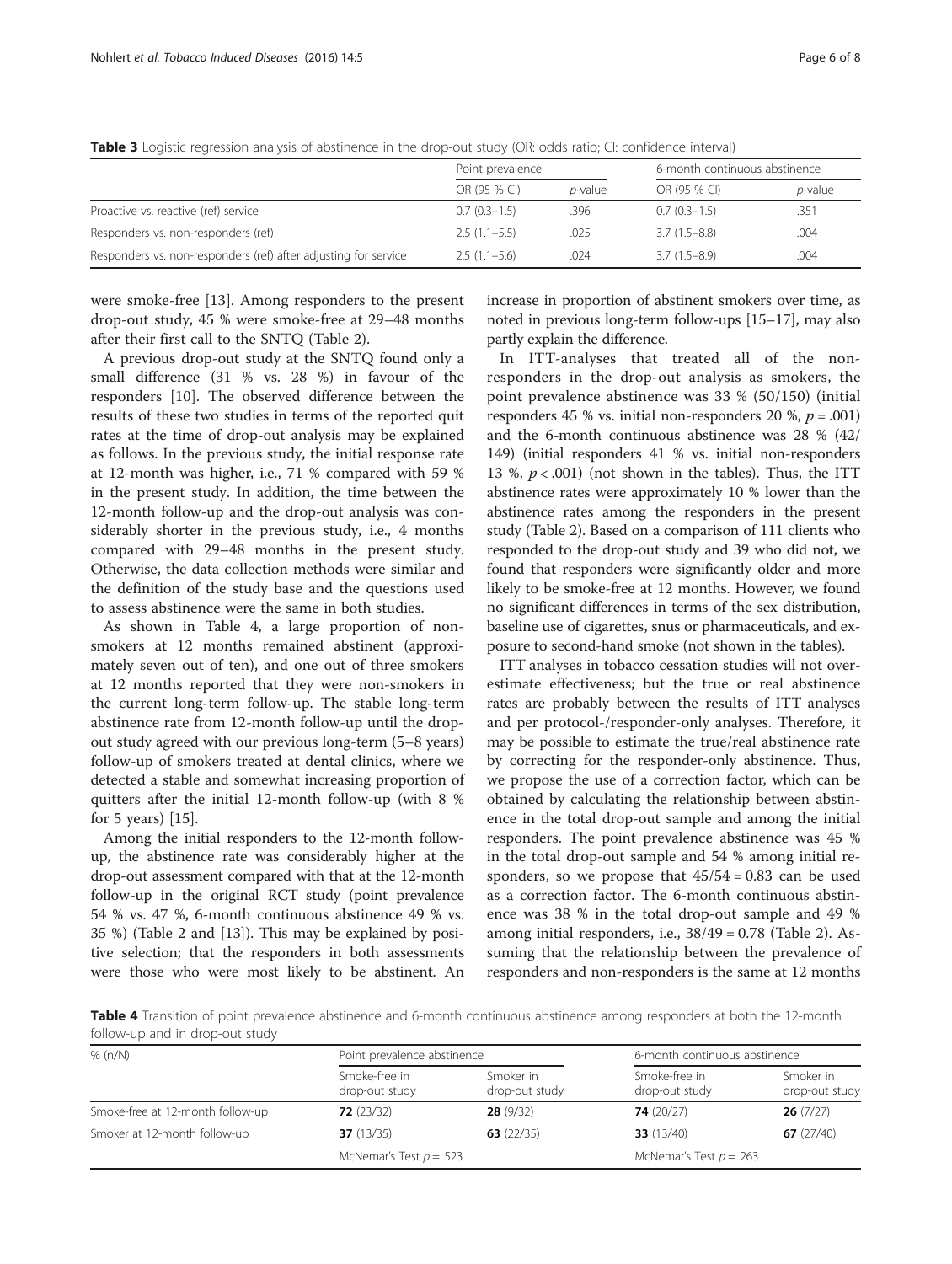and at long-term (drop-out) follow-up, we propose a conservative correction factor of 0.8 for self-reported abstinence in telephone-based cessation studies with a response rate of approximately 55–65 %.

In the present study, we also aimed to assess whether the two different support protocols (proactive vs. reactive service) yielded different proportions of current smokers among the non-responders. However, there was no evidence of that, since the logistic regression analysis showed that response status was the main variable for abstinence after adjusting for service type (Table [3](#page-5-0)).

The decrease in the response rate at the SNTQ over time is a matter of concern and has appeared although follow-up procedures have not changed. Even though the response rate is relatively normal in studies like this [[18](#page--1-0)–[20](#page--1-0)], there is a possibility of bias due to differential loss to follow-up because of differences between responders and non-responders [[13\]](#page--1-0). The responders to the 12-month follow-up were significantly older, more likely to be smoke-free at the first call, pharmaceutical users, and not exposed to second-hand smoke. The responders also smoked fewer cigarettes/day but they had been smokers for a longer period of time.

In the present drop-out study, two thirds of the initial responders answered without a telephone reminder, whereas almost two thirds of initial non-responders answered after a telephone reminder. The only difference between those who responded before and after the telephone reminder was that the early responders were more likely to be smoke-free at 12 months.

A telephone reminder resulted in answers from 69 % of the responders and 53 % of the non-responders. The response rate increased from 41 % (62/150) before the telephone reminder to 74 % (111/150) after the reminder (Table [1\)](#page-4-0). This increase is comparable to health surveys with multiple reminders [[21](#page--1-0)–[23](#page--1-0)]. Systematic reviews have shown that reminder letters and telephone contact, personalized letters, short questionnaires, and stamped return envelopes increase the response rate to postal questionnaires [\[24](#page--1-0)–[26\]](#page--1-0).

The abstinence rates were higher, but not significantly, among those who answered without a telephone reminder than among those who answered after a reminder (point prevalence 52 % (32/62) vs. 37 % (18/49),  $p = .118$  and 6-month continuous abstinence 46 % (28/ 61) vs. 29 % (14/49),  $p = .063$ ) (not shown in the tables). In our previous long-term follow-up study of smokers treated at dental clinics, the abstinence rates were also significantly higher among questionnaire responders than subsequent telephone responders  $(p=.001)$  [\[15](#page--1-0)], but this could also indicate a difference between early and late responders.

A quite recent study from three American quitlines (Minnesota, Hawaii, and Florida) reports higher, but not statistically significant quit rates among earlier than later responders [[20](#page--1-0)]. The participants were offered incentives and abstinence measure was 30-day point prevalence after 7 months (figures between 20 and 40 %), making a comparison with our quit rates rather meaningless.

A strength of the present study is the relatively high response rate, but it was not 100 %, so it is also a limitation because of the possible bias due to differential losses to follow-up. Another strength is that the present study included a long-term follow-up of the quitline results, which is very rare to the best of our knowledge. A limitation is that abstinence was self-reported, but selfreporting is considered to be accurate in most smoking cessation studies and biochemical verification might not be desirable in studies where mail, telephone, or the Internet are the optimal data collection methods [[27](#page--1-0)]. In addition, the outcome measure was smoking cessation, so the use of other tobacco products (e.g., snus) and alternative nicotine-delivery methods (e.g., NRT or electronic "cigarette" vapour) would have complicated any cotinine measurements performed to validate the selfreported data. A further limitation is that the response rate in the drop-out study was higher among the initial responders (84 %) than that among the initial nonresponders (63 %).

### **Conclusions**

Non-responders to a 12-month follow-up smoking cessation questionnaire in a quitline setting were more likely to be smokers 1.5–3 years later. We propose a conservative correction factor of 0.8 for self-reported abstinence in telephone-based cessation studies if the response rate is approximately 55–65 %.

#### Competing interests

The authors declare that they have no competing interests. The study was supported by grants from the Swedish Heart and Lung Association, the Swedish Heart Lung Foundation, the Swedish Cancer Society, the Swedish Research Council, the Swedish Research Council for Health, Working Life and Welfare, and the County Councils of Stockholm and Västmanland, Sweden. The funding agents had no role in the study design, collection, analysis or interpretation of the data, writing the manuscript, or the decision to submit the paper for publication.

#### Authors' contributions

EN developed and managed the database, carried out the analyses, prepared the manuscript and acted as corresponding author. JÖ supervised the statistical analyses and participated in the writing of the paper. ÁRH constructed the study, contributed with tobacco cessation expertise and participated in the supervision of the study and writing of the paper. All authors have approved the final manuscript.

#### Authors' information

Eva Nohlert, PhD, DDS; John Öhrvik, PhD, professor in Biostatistics; Ásgeir R Helgason, PhD, associate professor in Psychology.

#### Acknowledgements

The authors would like to thank Marianne Leissner for the practical work with the study.